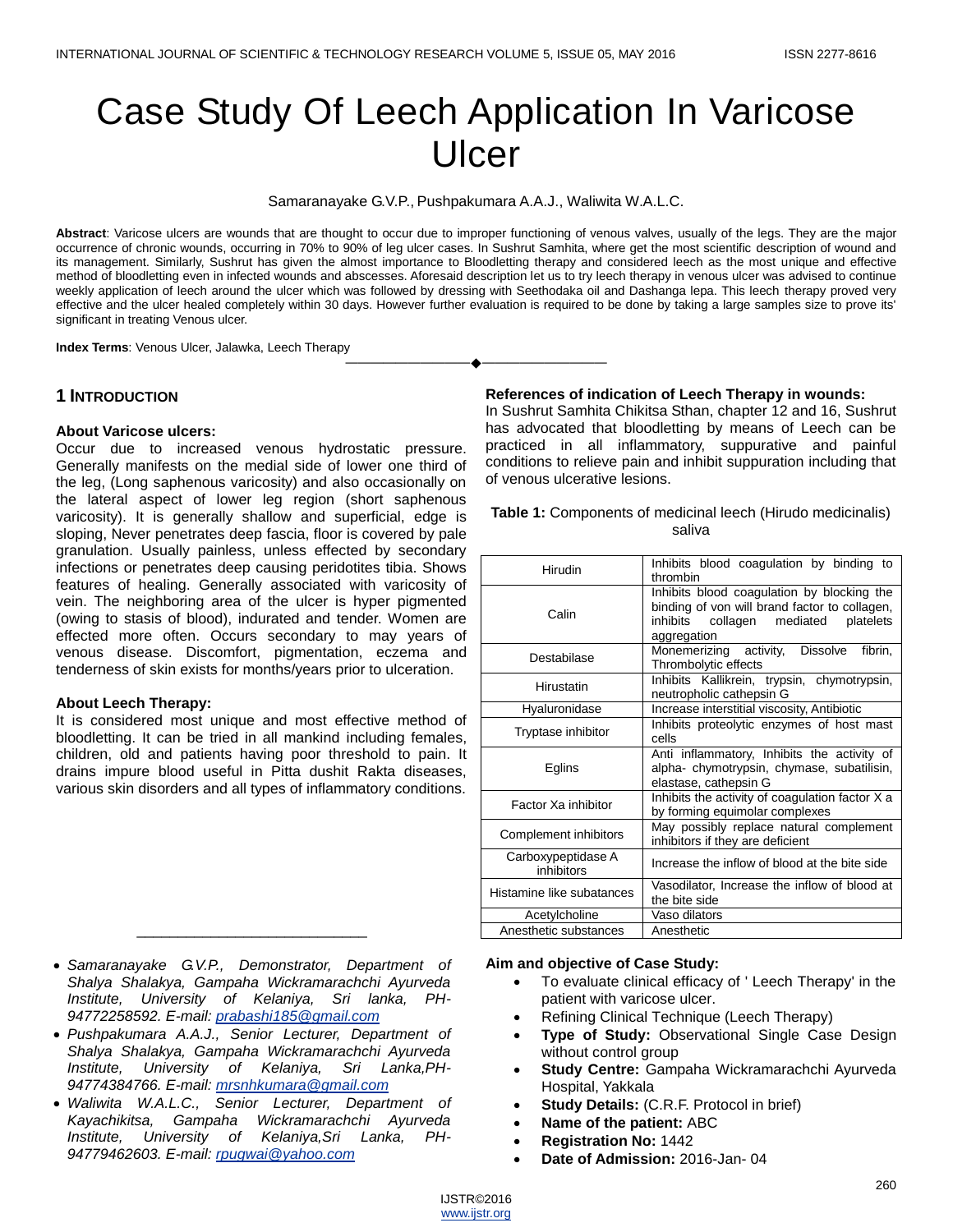- **Age:** 54 years,
- **Gender:** Male,
- **Religion:** Buddhist
- **Occupation:** Business
- **Diet:** Veg. and Non Veg.
- **Chief Complaints and Duration:** Pain and swelling over left lower leg, Infected wound on lateral aspect of left lower leg, Skin discoloration, Serous discharge from the wound since 2 years.

#### **Brief history (including onset and progress):**

Patient has been suffering from above symptoms since last 2 years. He took treatment for the same at private clinic but wound got infected and was not healing in spite of treatment for around 2 years. Hence he came to Gampaha Wickramarachchi Ayurveda hospital for further management. Patients'' brief history did not revealed evidence of Diabetes, Hypertension, Asthma, Tuberculosis, Heart Disease or any other major illness. Similarly, there was no history of previous surgery in past.

General Examination (On the Day -1) all the vital para meters were within normal limits. Patient was hemodynamically stable.

| Hb                                  |         |  | 12.5mg/ dl           |  |  |  |
|-------------------------------------|---------|--|----------------------|--|--|--|
| <b>WBC</b>                          |         |  | 8000/ cu mm of blood |  |  |  |
| <b>RBSL</b>                         |         |  | $120$ mg/dl          |  |  |  |
| <b>ESR</b>                          |         |  | 12mm/hour            |  |  |  |
| <b>Viral Markers</b>                |         |  | Negative             |  |  |  |
| Coagulation                         | profile |  | Normal               |  |  |  |
| Arterial and venous color Doppler - |         |  |                      |  |  |  |

Multiple ncompetent perforators seen in the lower limb. Competent SF and FP valves. No evidence of DVT or ischemia.

#### **Local Examination (On the day -1)**

| Site of Ulcer             |                  | Lateral aspect of left lower limb |                               |          |  |
|---------------------------|------------------|-----------------------------------|-------------------------------|----------|--|
| Size of Ulcer             |                  | $4x3x0.5$ cm                      |                               |          |  |
| Shape                     | Oval             |                                   |                               |          |  |
| Smell                     |                  | foul smell $+$                    |                               |          |  |
| Discharge                 | $^{\mathrm{++}}$ |                                   |                               |          |  |
| Hyperpigmentation         |                  | $^{+++}$                          |                               |          |  |
| Epithelization            |                  | $\ddot{}$                         |                               |          |  |
| <b>Granulation tissue</b> |                  |                                   | ٠                             |          |  |
| Edges                     |                  |                                   | fibrosed, sloping             |          |  |
| Ankle Flare               |                  | Positive                          |                               |          |  |
| Local Temperature         |                  |                                   | Normal                        |          |  |
| <b>Arterial Pulsation</b> |                  |                                   | Dosalis Pedis and Post tibial |          |  |
| pulses are normal         |                  |                                   |                               |          |  |
| Diagnosis                 |                  | None                              | Healing                       | Varicose |  |
| Ulcer                     |                  |                                   |                               |          |  |

## **Treatment Plan:**

After the assessment wound was washed with normal saline. There after Leech was applied around the lesion.

When Leech left the site by his own (after sucking blood for approx. 30 min) wound was cleaned with decoction of "Tripala'.This was followed by dressing with gauze piece soaked in Seethodaka Oil and Dashangalepa . Finally, roll bandage was wrapped around.

Dressing was done on alternate day, where as "Leech Therapy "was repeated weekly for 4 sittings. Total duration for treatment was 30 days. & during the treatment assessment was done on Day-01, day-07, Day-14, Day-21, Day-30. Changes occurred within the treatment period has been noted on criteria of assessment.

# **Observation**

Parameters of observations included Ankle flare, Peripheral hyperpigmentation, Size of ulcer, granulation tissues and relief in pain. Patient was observed on above parameters on every week for five weeks.

|  |  | <b>Table 01: Para meters of Observations</b> |
|--|--|----------------------------------------------|
|--|--|----------------------------------------------|

| Parameters                       | Grade             |           |           |           |  |
|----------------------------------|-------------------|-----------|-----------|-----------|--|
| Ankle flare                      | Base line<br>100% | $3 = 75%$ | $2 = 50%$ | $1 = 25%$ |  |
| Peripheral Hyper<br>pigmentation | Base line<br>100% | $3 = 75%$ | $2 = 50%$ | $1 = 25%$ |  |
| Size of Ulcer (cm)               | Base line<br>100% | $3 = 75%$ | $2 = 50%$ | $1 = 25%$ |  |
| <b>Granulation Tissue</b>        | Base line<br>0%   | $1 = 25%$ | $2 = 50%$ | $3 = 75%$ |  |
| Pain                             | Base line<br>100% | $3 = 75%$ | $2 = 50%$ | $1 = 25%$ |  |

*Table 02: Progressive Report*

| Parameters                       | $1st$ week        | 2 <sup>nd</sup><br>week | $3^{rd}$<br>week | $4^{\text{th}}$<br>week | 5 <sup>th</sup><br>week |
|----------------------------------|-------------------|-------------------------|------------------|-------------------------|-------------------------|
| Ankle flare                      | Base line<br>100% | 50%                     | 25%              | 0%                      | 0%                      |
| Peripheral Hyper<br>pigmentation | Base line<br>100% | 75%                     | 50%              | 50%                     | 25%                     |
| Size of Ulcer (cm)               | Base line<br>100% | 75%                     | 50%              | 5%                      | 0%                      |
| Granulation<br>Tissue            | Base line<br>0%   | 25%                     | 50%              | 5%                      | 0%                      |
| Pain                             | Base line<br>100% | 75%                     | 25%              | 25%                     | 0%                      |

## **Results**

With Leech Therapy and adjuvant management, the wound completely healed within 30 days. i.e. patient was cured from none healing ulcer. The images during and after treatment supports the statement mentioned.





*Figure 1: Prognosis on Day 7 Figure 2: Prognosis on Day 14*